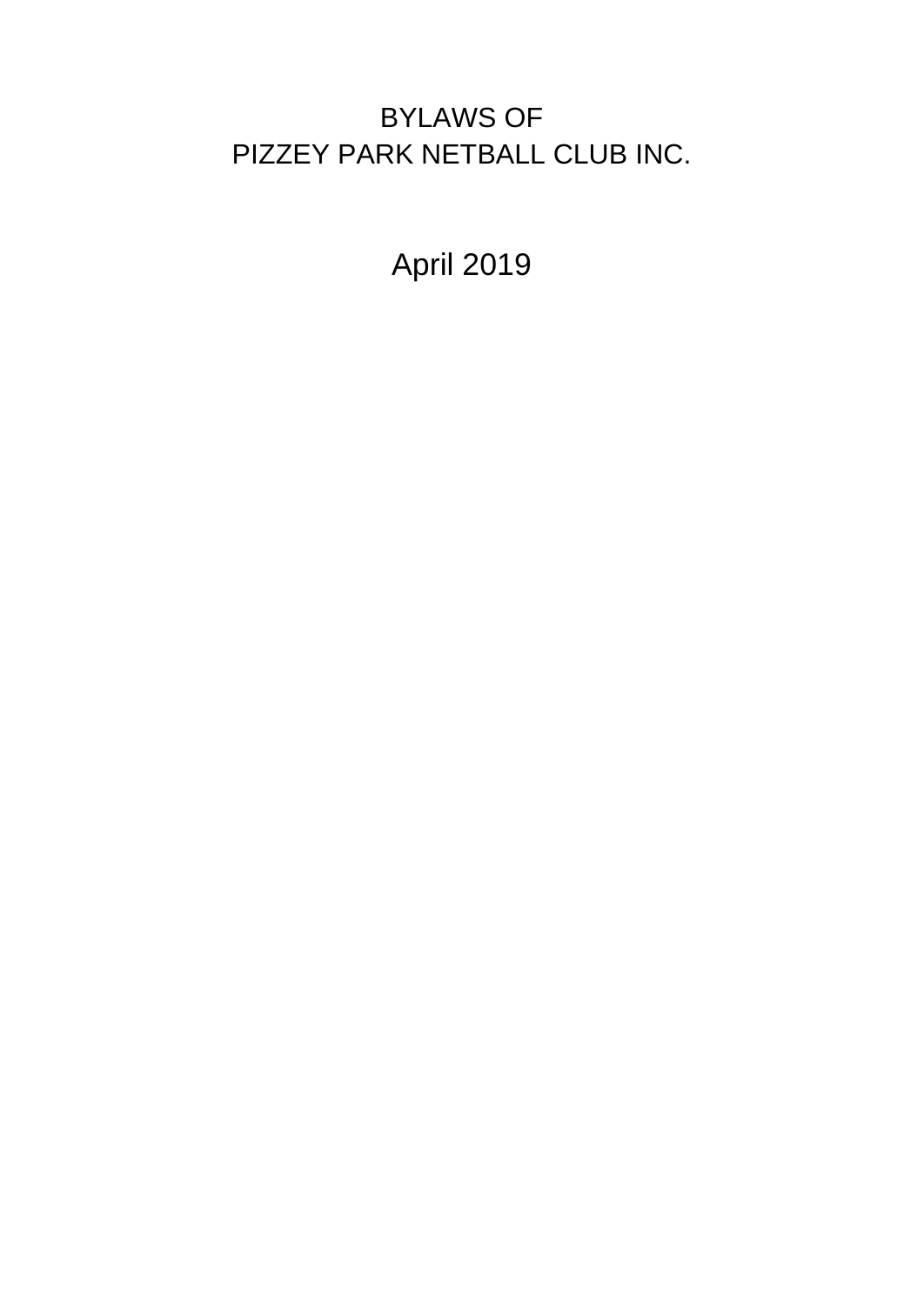| 1.1.  |  |  |  |  |
|-------|--|--|--|--|
| 1.2.  |  |  |  |  |
|       |  |  |  |  |
| 2.1.  |  |  |  |  |
| 2.2.  |  |  |  |  |
|       |  |  |  |  |
| 3.1.  |  |  |  |  |
| 3.2.  |  |  |  |  |
| 3.3.  |  |  |  |  |
|       |  |  |  |  |
| 4.1.  |  |  |  |  |
| 4.2.  |  |  |  |  |
| 4.3.  |  |  |  |  |
| 4.4.  |  |  |  |  |
|       |  |  |  |  |
|       |  |  |  |  |
| 5.1.  |  |  |  |  |
| 5.2.  |  |  |  |  |
| 5.3.  |  |  |  |  |
| 5.4.  |  |  |  |  |
|       |  |  |  |  |
| 6.1.  |  |  |  |  |
| 6.2.  |  |  |  |  |
| 6.3.  |  |  |  |  |
| 6.4.  |  |  |  |  |
| 6.5.  |  |  |  |  |
|       |  |  |  |  |
| 7.1.  |  |  |  |  |
| 7.2.  |  |  |  |  |
| 7.3.  |  |  |  |  |
| 7.4.  |  |  |  |  |
| 7.5.  |  |  |  |  |
| 7.6.  |  |  |  |  |
| 7.7.  |  |  |  |  |
| 7.8.  |  |  |  |  |
|       |  |  |  |  |
| 8.1.  |  |  |  |  |
| 8.2.  |  |  |  |  |
|       |  |  |  |  |
| 9.1.  |  |  |  |  |
| 9.2.  |  |  |  |  |
| 9.3.  |  |  |  |  |
| 9.4.  |  |  |  |  |
| 9.5.  |  |  |  |  |
| 9.6.  |  |  |  |  |
| 9.7.  |  |  |  |  |
| 9.8.  |  |  |  |  |
| 9.9.  |  |  |  |  |
| 9.10. |  |  |  |  |
| 9.11. |  |  |  |  |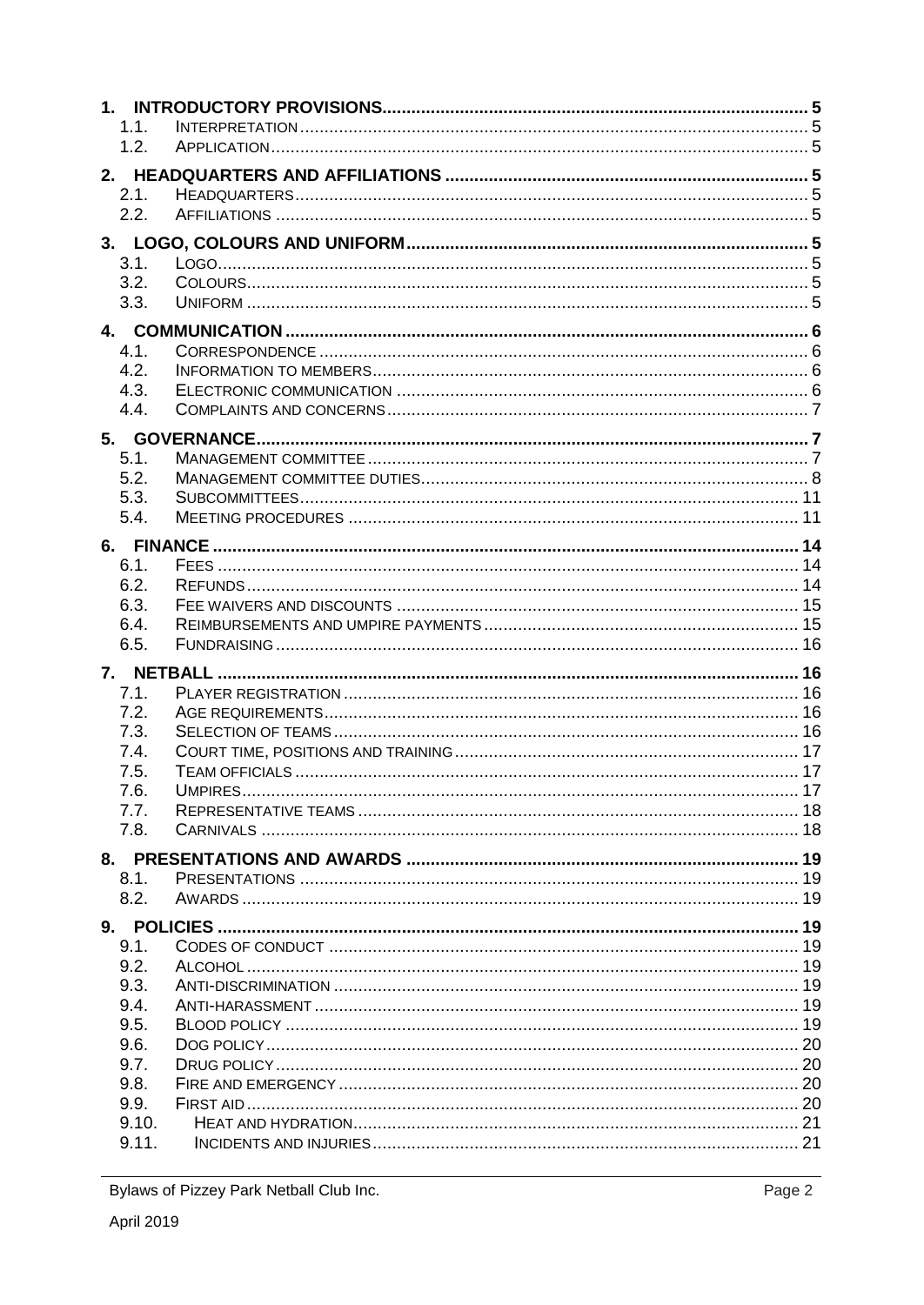## **Compiled by CPR Group** PO Box 2092 Sunshine Plaza Q 4558 P: 07 5443 6247 F: 07 5443 6429

E: admin@cprgroup.com.au W: www.cprgroup.com.au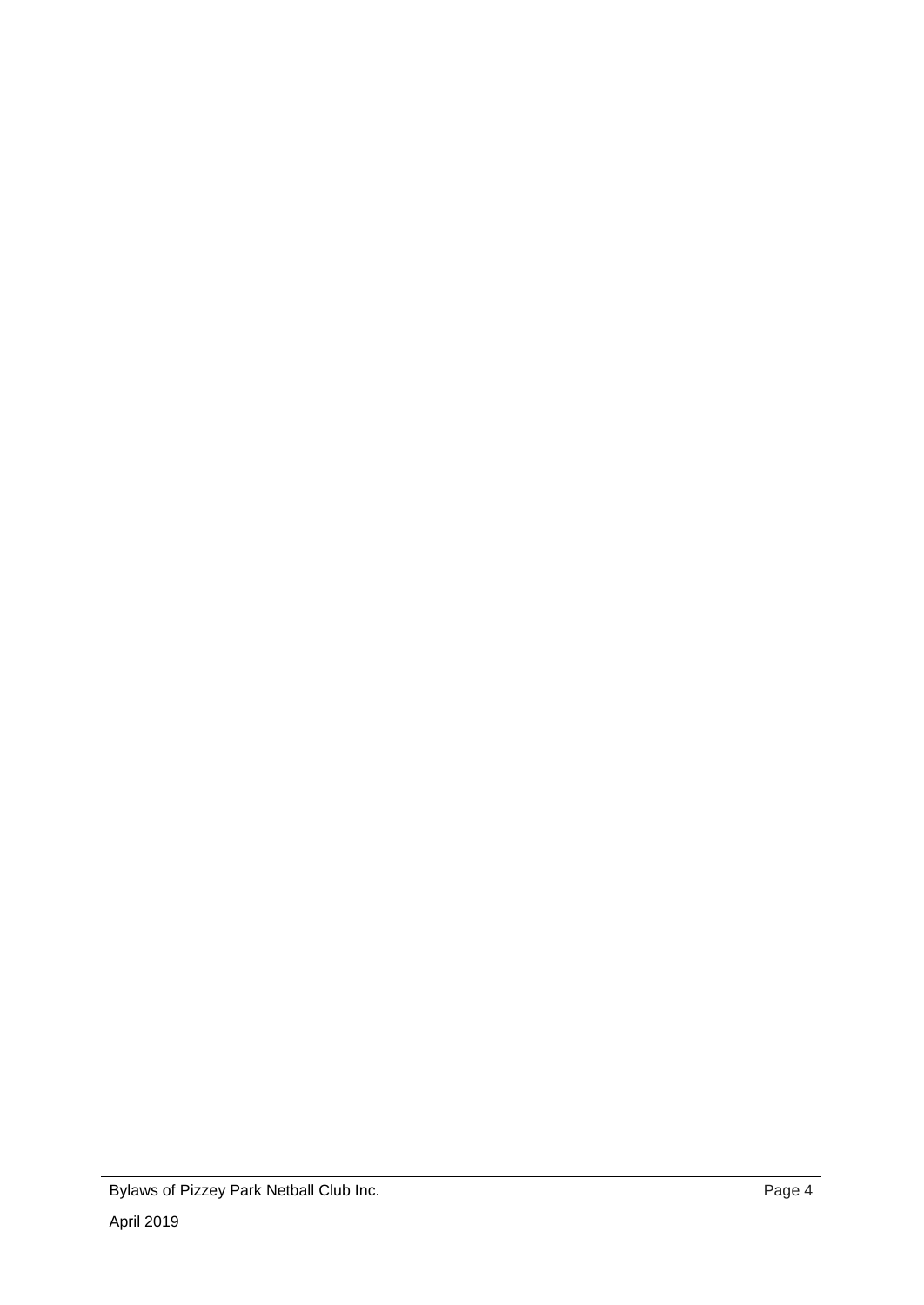### **1. Introductory provisions**

### **1.1.Interpretation**

- 1.1.1. In these bylaws:
	- a. **the Act** means the *Associations Incorporation Act 1981*.
	- b. **the club** means Pizzey Park Netball Club Inc.
	- c. **special resolution** means a resolution that is passed at a general meeting (including the annual general meeting) by the votes of at least 75% of the members who are present and entitled to vote.

### **1.2.Application**

- 1.2.1. These bylaws complement and are to be read in conjunction with the rules of the club.
- 1.2.2. It is the responsibility of all management committee members to familiarise themselves with the club's rules, bylaws, policies and procedures. It is also their responsibility to educate members that they must comply with the rules, bylaws, policies and procedures of the club.

### **2. Headquarters and affiliations**

### **2.1.Headquarters**

2.1.1. The club's home is Sonia Street, Miami Qld 4220

### **2.2.Affiliations**

2.2.1. The club is affiliated with Hinterland District Netball Association (HDNA) and Netball Queensland.

### **3. Logo, colours and uniform**

### **3.1.Logo**

3.1.1. Any amendment to the club's logo requires the passing of a special resolution at a general meeting.

### **3.2.Colours**

- 3.2.1. The club's colours are predominantly blue, white and red.
- 3.2.2. Any amendment to the club's colours requires the passing of a special resolution at a general meeting.

### **3.3.Uniform**

- 3.3.1. The club uniform consists of the club's colours of blue, white and red.
- 3.3.2. Club uniforms must be purchased through the club to maintain consistency.
- 3.3.3. Players will not be permitted to take the court unless they are in full club uniform.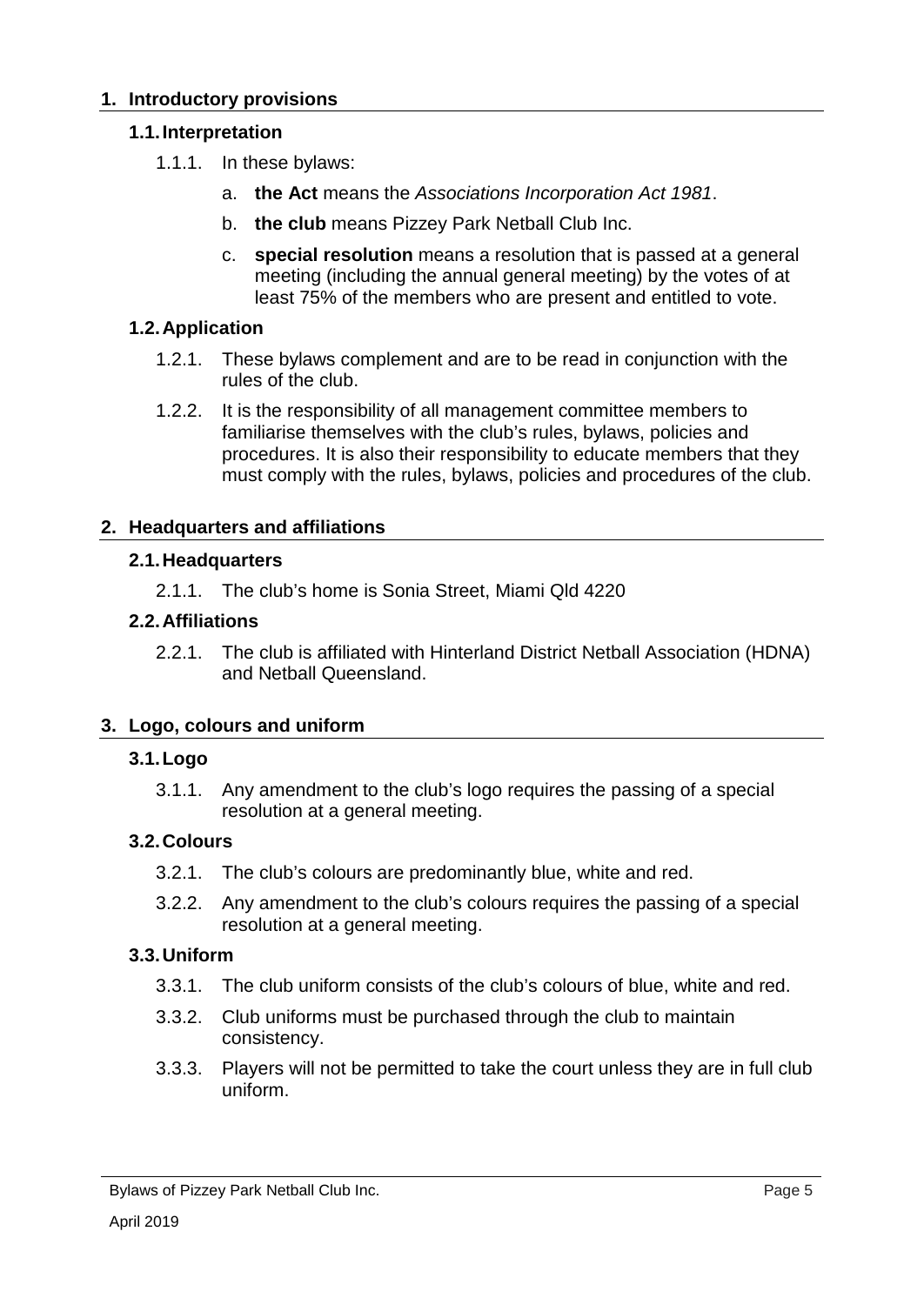### **4. Communication**

### **4.1.Correspondence**

- 4.1.1. The president or secretary must sign all outwards correspondence, either in hard copy or electronically.
- 4.1.2. All inwards correspondence is to be addressed to the club secretary.
- 4.1.3. Any club member wanting to send correspondence to HDNA must do so via the club secretary.

### **4.2.Information to members**

- 4.2.1. The club will make the following information available to all members:
	- a. Club contact details;
	- b. Contact details for HDNA;
	- c. Rules and bylaws;
	- d. Fixture details;
	- e. Team training details (days, times and venues);
	- f. Calendar of club events and important dates;
	- g. Details of courses, seminars and other professional development opportunities;
	- h. Codes of conduct.

#### **4.3.Electronic communication**

- 4.3.1. The club recognises that electronic communication is essential for sharing club-related news and information with members. The club uses a range of electronic tools to communicate with members in a timely and appropriate manner.
- 4.3.2. All club communication protects members' privacy, maintains clear boundaries and ensures that bullying and harassment do not occur.
- 4.3.3. The management committee provides accountability and control over material published on the club's website and any related discussion groups or social media websites, such as Facebook, YouTube or Twitter.
- 4.3.4. No offensive content or photos may be published through any form of electronic communication in connection with the club.
- 4.3.5. Management committee members, coaches and team managers may use email to provide information about competitions, training, events and other club business.
- 4.3.6. Communication involving children is directed through their parents or guardians.
- 4.3.7. The club treats all social media postings, blogs, status updates and tweets as public comment. Postings (written, photos or videos) on any club social media forum must be family-friendly and feature positive clubrelated news and events.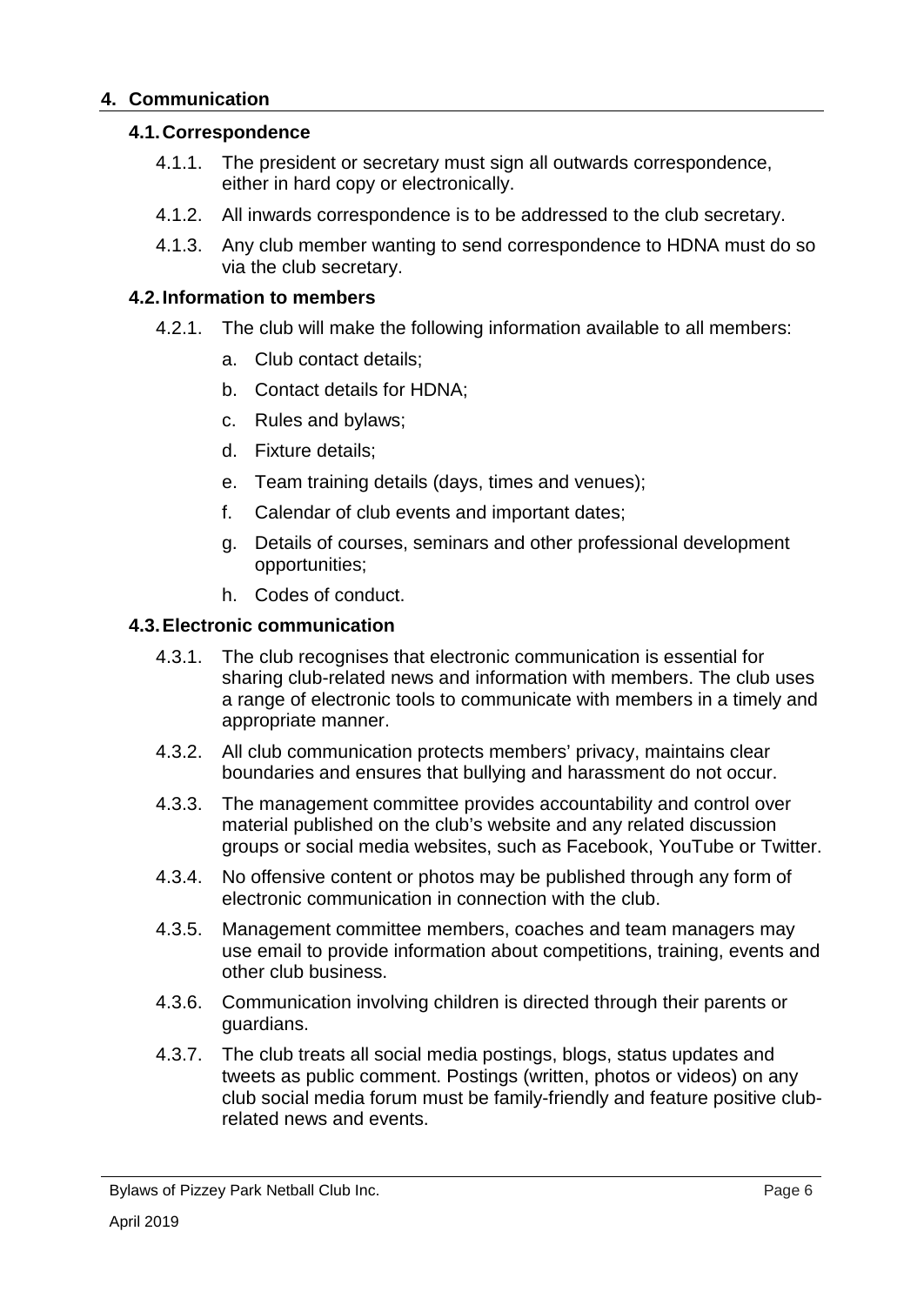- 4.3.8. The club expects members to conduct themselves appropriately when using all forms of electronic communication related to the club. For example:
	- a. No person may make statements that are misleading, false or likely to injure a person's reputation;
	- b. No person may make statements that might bring the club into disrepute;
	- c. Abusive, discriminatory, intimidating, bullying or offensive statements will not be tolerated;
	- d. All members must respect and maintain the privacy of other members.
- 4.3.9. Members may face disciplinary action for sending inappropriate electronic communication or posting online content or comments that harass, offend, intimidate or humiliate another member.

### **4.4.Complaints and concerns**

- 4.4.1. Any complaints or concerns should be directed to the club's management committee in the first instance. The management committee will then determine what action, if any, should be taken in the best interests of the club and those members involved.
- 4.4.2. No player shall directly approach or question an umpire of a match. All questions and concerns must be addressed through the team captain, or brought to the attention of the management committee.

### **5. Governance**

### **5.1.Management committee**

- 5.1.1. In accordance with rule 17(1) of the rules of Pizzey Park Netball Club Inc., the composition of the management committee consists of a president, treasurer, and any other members the club's members elect at a general meeting.
- 5.1.2. The club's management committee currently comprises the following positions:
	- a. president;
	- b. vice president;
	- c. secretary;
	- d. treasurer;
	- e. 2 x general committee members.
- 5.1.3. The management committee aims to meet at least once every month during regular club activities.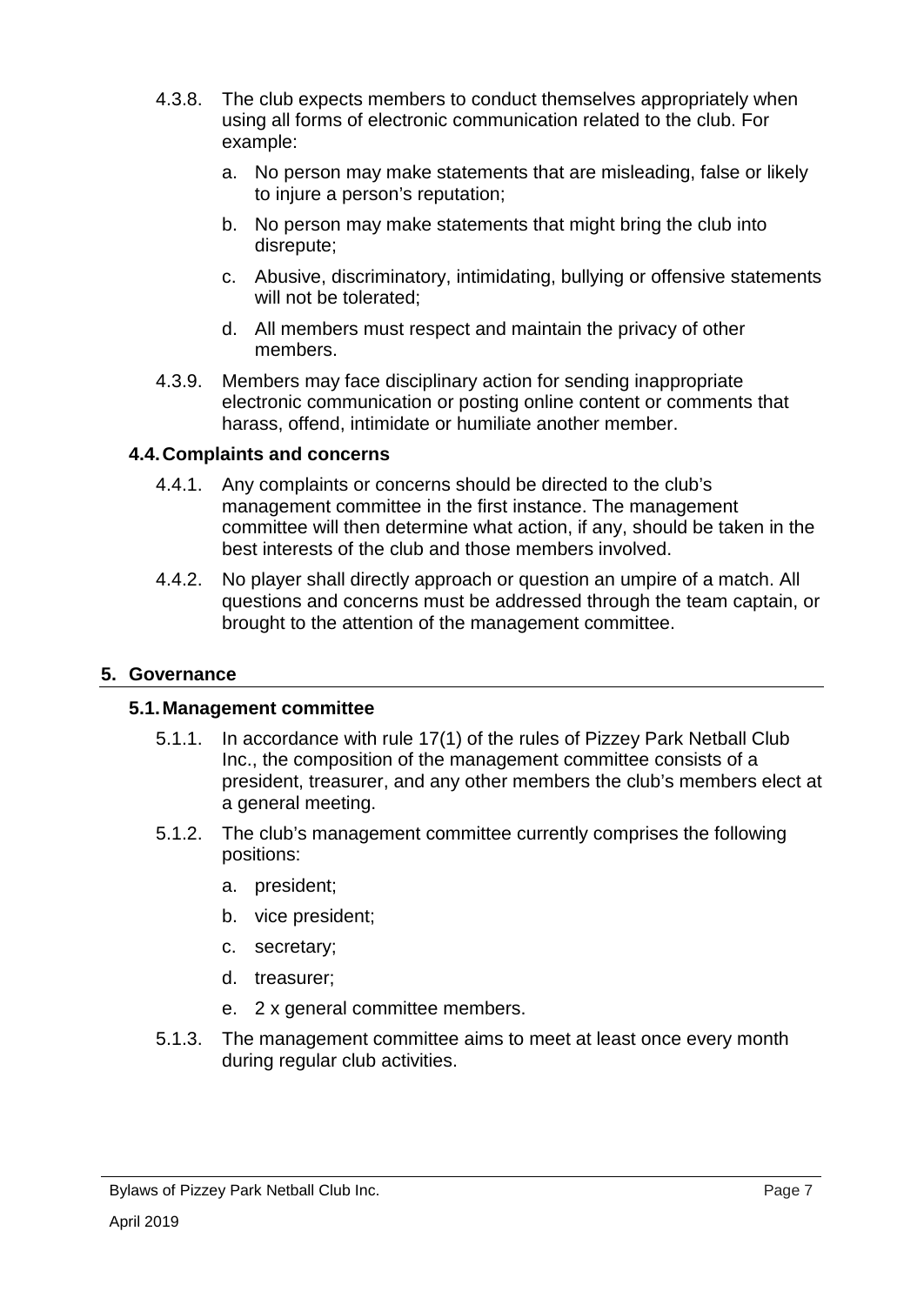### **5.2.Management committee duties**

- 5.2.1. President:
	- a. attend management committee meetings and general meetings of the club;
	- b. preside as chairperson at management committee meetings and general meetings and in doing so ensure that all business is conducted in a proper manner in accordance with the club's rules, bylaws and standing orders;
	- c. help the management committee prioritise its goals and work with the committee within those goals;
	- d. endeavour at all times to ensure the general wellbeing of the club and act as spokesperson for the club;
	- e. liaise as necessary with government departments, Councils, partners, sponsors and governing bodies where club representation is required;
	- f. be aware of all current and future club activities and act as spokesperson on and at these activities;
	- g. report to the management committee and members of the club as appropriate;
	- h. support all club personnel, including committee members, coaches, umpires and players;
	- i. delegate tasks to suitable personnel as necessary;
	- j. serve as an ex-officio member on all subcommittees of the club;
	- k. prepare a report to be given to the secretary prior to, and to be presented at, the annual general meeting;
	- l. perform such other duties as the management committee may direct.
- 5.2.2. Vice President
	- a. Attend management committee and general meetings;
	- b. Provide assistance to the president as necessary;
	- c. Assume the duties of the president in his/her absence and assist the president in carrying out his/her duties;
	- d. Work closely with other management committee members to achieve the objects of the association and to ensure its general wellbeing;
	- e. Have a good working knowledge of the organisation's rules, bylaws, policies and procedures;
	- f. Be aware of the future direction and plans for the association;
	- g. Perform such other duties as the management committee may direct.

Bylaws of Pizzey Park Netball Club Inc.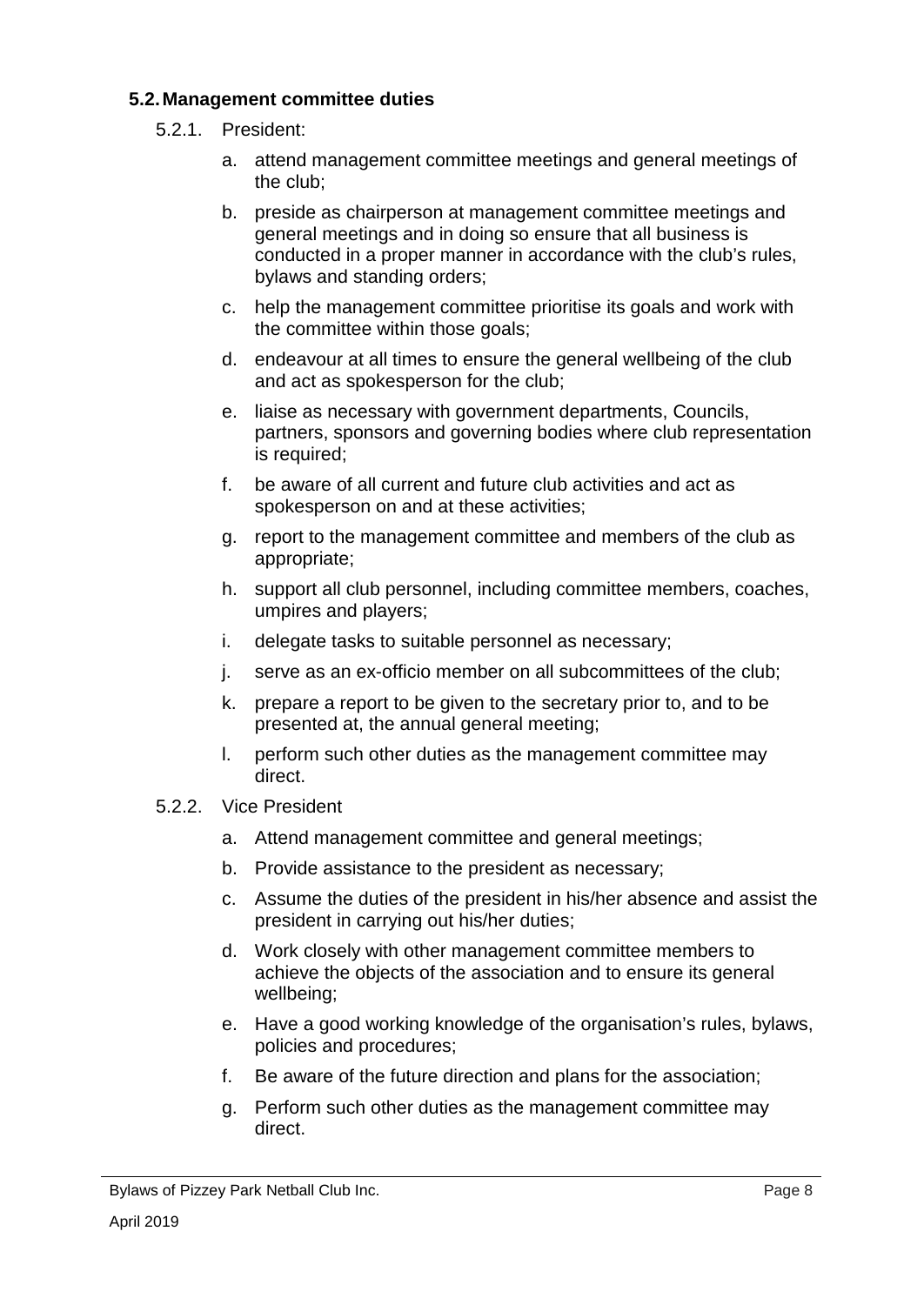- 5.2.3. Secretary:
	- a. attend management committee meetings and general meetings of the club;
	- b. issue notices of meetings in accordance with the club's rules, together with an agenda;
	- c. keep books containing copies of all the minutes and records of proceedings of all management committee meetings and general meetings of the club;
	- d. conduct all correspondence of the club as instructed by the management committee and keep files of such correspondence, records and reports of subcommittees, officers, delegates and officials;
	- e. receive and place before the management committee all applications for membership;
	- f. keep a record of names and contact details of all members of the club;
	- g. ensure that a current copy of the club's rules is available to each new member;
	- h. keep updated copies of the club's rules for advice of all members;
	- i. arrange for the carrying out of clerical work associated with the club's affairs;
	- j. prepare the annual report for presentation at the annual general meeting;
	- k. call for nominations for club positions prior to the annual general meeting;
	- l. perform such other duties as the management committee may direct.
- 5.2.4. Treasurer:
	- a. attend management committee meetings and general meetings of the club;
	- b. keep all books and accounts of the club and prepare a statement of receipts and expenditure, profit and loss report and balance sheet for presentation to each management committee meeting and each general meeting;
	- c. coordinate the receipt of monies and issuing of receipts for payments, and ensure payment of such money into the bank;
	- d. produce bank statements at each management committee meeting and each general meeting;
	- e. pay fees due to HDNA and Netball Queensland, when authorised by the management committee;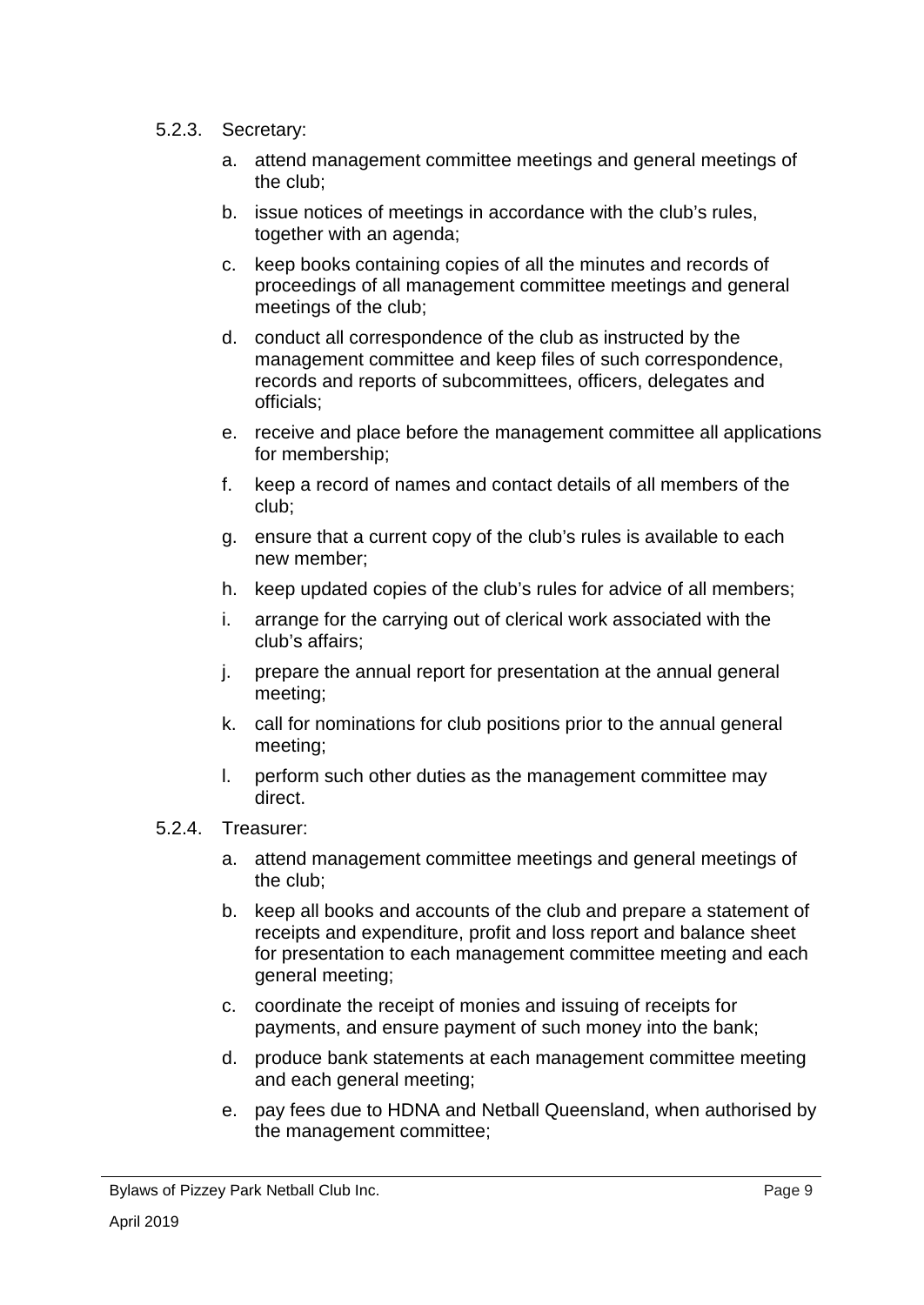- f. prepare an annual budget in consultation with the management committee and subcommittees;
- g. present accounts paid for ratification and accounts requiring payment for approval;
- h. following the end date of the club's financial year, close the club's books and prepare a set of financial statements as required by the auditor;
- i. submit the club's financial statements and other relevant records to the auditor;
- j. present audited financial statements to the annual general meeting, in accordance with the club's rules and the Act;
- k. perform such other duties as the management committee may direct.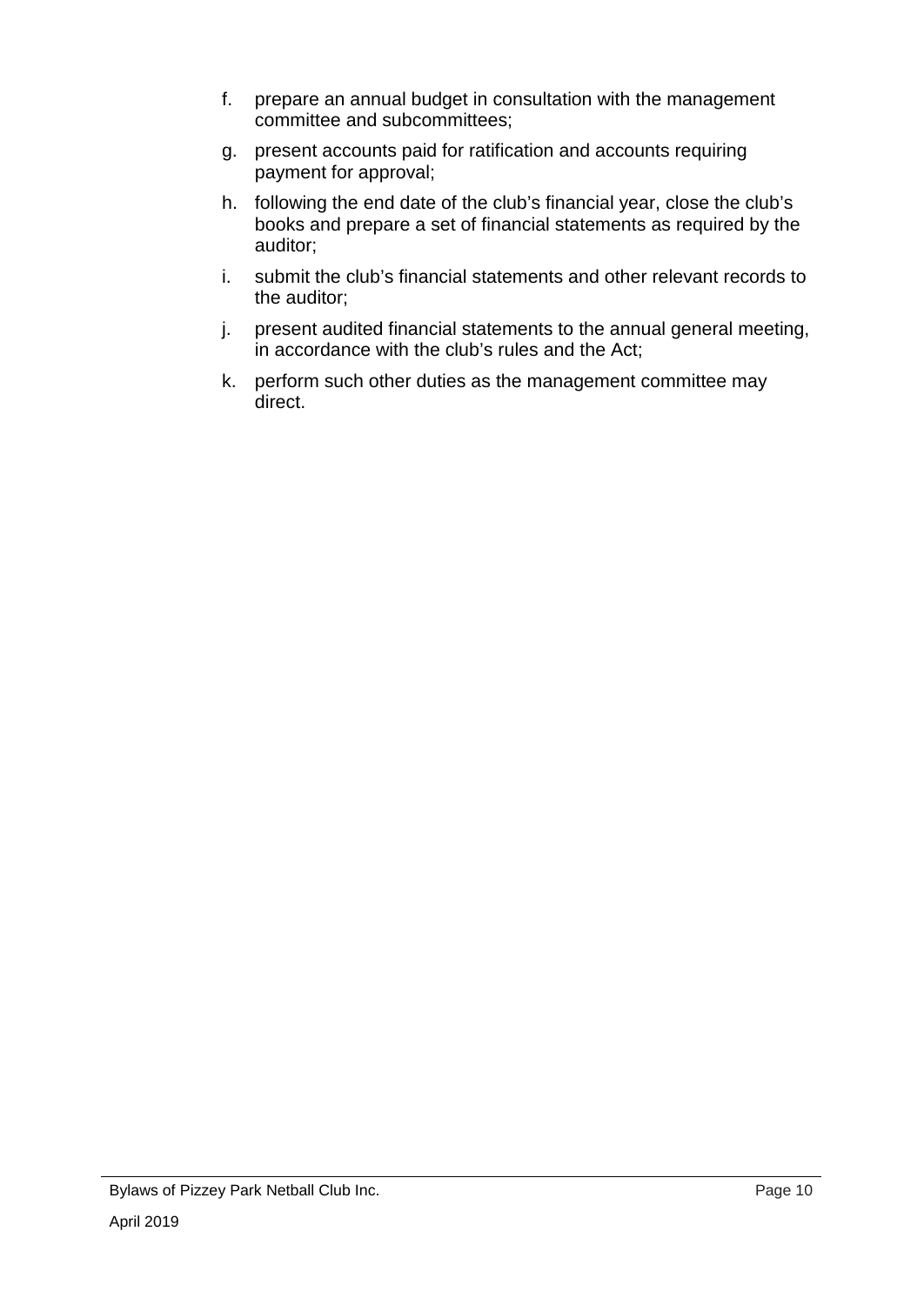- 5.2.5. General committee members:
	- a. attend management committee meetings and general meetings of the club;
	- b. work closely with other management committee members to achieve the objects of the club and to ensure its general wellbeing;
	- c. be aware of all current and planned club activities;
	- d. report to the management committee and general members of the club as appropriate;
	- e. perform such other duties as the management committee may direct.

# **5.3.Subcommittees**

- 5.3.1. Club subcommittees include:
	- a. coaching;
	- b. NetSetGo;
	- c. registrations;
	- d. umpiring;
	- e. uniforms.
	- f. equipment;
	- g. media;
	- h. member protection;
	- i. grants and sponsorship.
	- j. team selection:
- 5.3.2. The management committee may create and dissolve subcommittees considered appropriate to help with the club's operations.
- 5.3.3. Members are appointed to each subcommittee by the respective subcommittee chair, in consultation with the management committee.
- 5.3.4. A subcommittee has no decision making power. A subcommittee is to provide the minutes and recommendations from any subcommittee meeting to the management committee within seven days of the meeting being held. Subcommittee recommendations must be ratified by resolution by the management committee.
- 5.3.5. Subcommittees may be requested by the management committee to provide an annual report.

### **5.4.Meeting procedures**

- 5.4.1. Standing orders:
	- a. these standing orders shall be applicable to all general meetings and management committee meetings and, as far as appropriate, to meetings of subcommittees, and shall be construed subject to the rules of the club;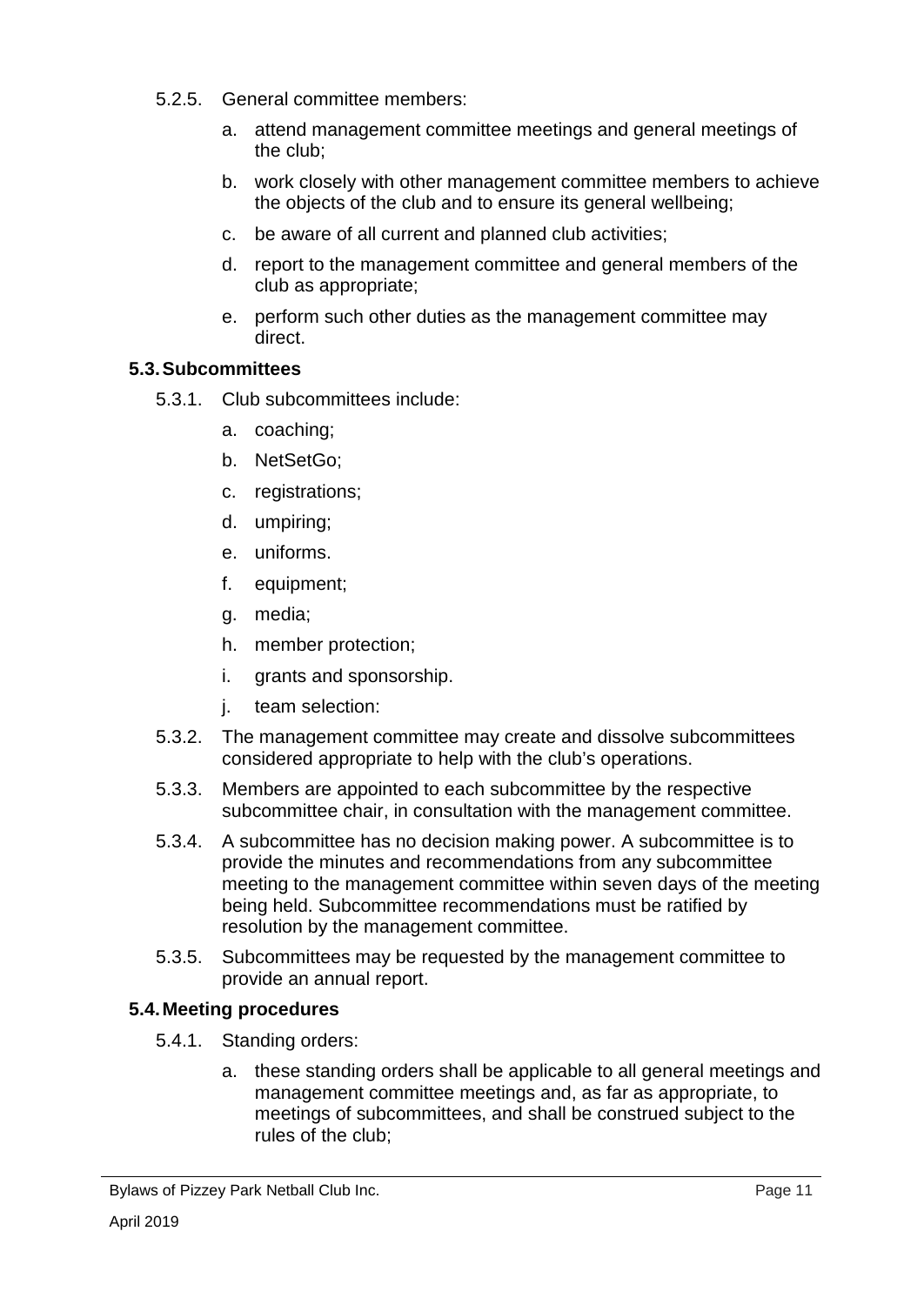- b. meetings shall, subject to the presence of a quorum, start at the time set out on the notice, and shall, subject to the discretion of the meeting, continue until all business on the agenda is disposed of;
- c. in the event that a meeting lapses, all business on the agenda of the lapsed meeting shall be included on the agenda of the next meeting and shall take precedence over new business;
- d. any member desiring to speak at general meetings or in the Committee of the Whole shall rise in his or her place and when called upon by the chair shall address the chair. If two or more members rise simultaneously, the chair shall call upon the member who first caught the eye of the chair;
- e. when the chair rises to speak any member standing shall sit down;
- f. except in committee, no member other than the proposer of a motion or an amendment shall speak to it until it has been seconded. A motion or amendment lapsing for want of a seconder shall not be recorded in the minutes;
- g. a motion or amendment before the chair shall not be withdrawn except by its mover and by leave of the meeting. No motion shall be withdrawn while any amendment is under discussion or after any amendment has been adopted;
- h. if required to do so by the chair, the proposer of any motion or amendment shall submit it in writing;
- i. subject to leave of the meeting, the mover may reword a motion or amendment before the chair;
- j. except in committee, no member shall speak more than once to any question, except that the mover of a motion (but not of an amendment) shall have a right of reply, which reply shall close the debate. An amendment shall constitute a separate question from the original motion and from any other amendment;
- k. a member moving a motion or amendment shall be deemed to have spoken to it. A member seconding a motion or amendment without speaking to it may reserve the right to speak to it subsequently;
- l. when an amendment is before the chair, discussion shall be confined to that amendment. No further amendment shall be proposed until the amendment before the chair has been disposed of;
- m. the chair shall, as far as practical, call on speakers for and against a motion or amendment alternatively, subject to the right of the seconder to speak immediately after the mover. If two consecutive speakers have both argued for or against a motion or an amendment, and there is no member wishing to argue the opposite view, or, in the case of a motion, to move an amendment, the motion or the amendment shall, subject, in the case of a motion, to the mover's right of reply, be put without further debate;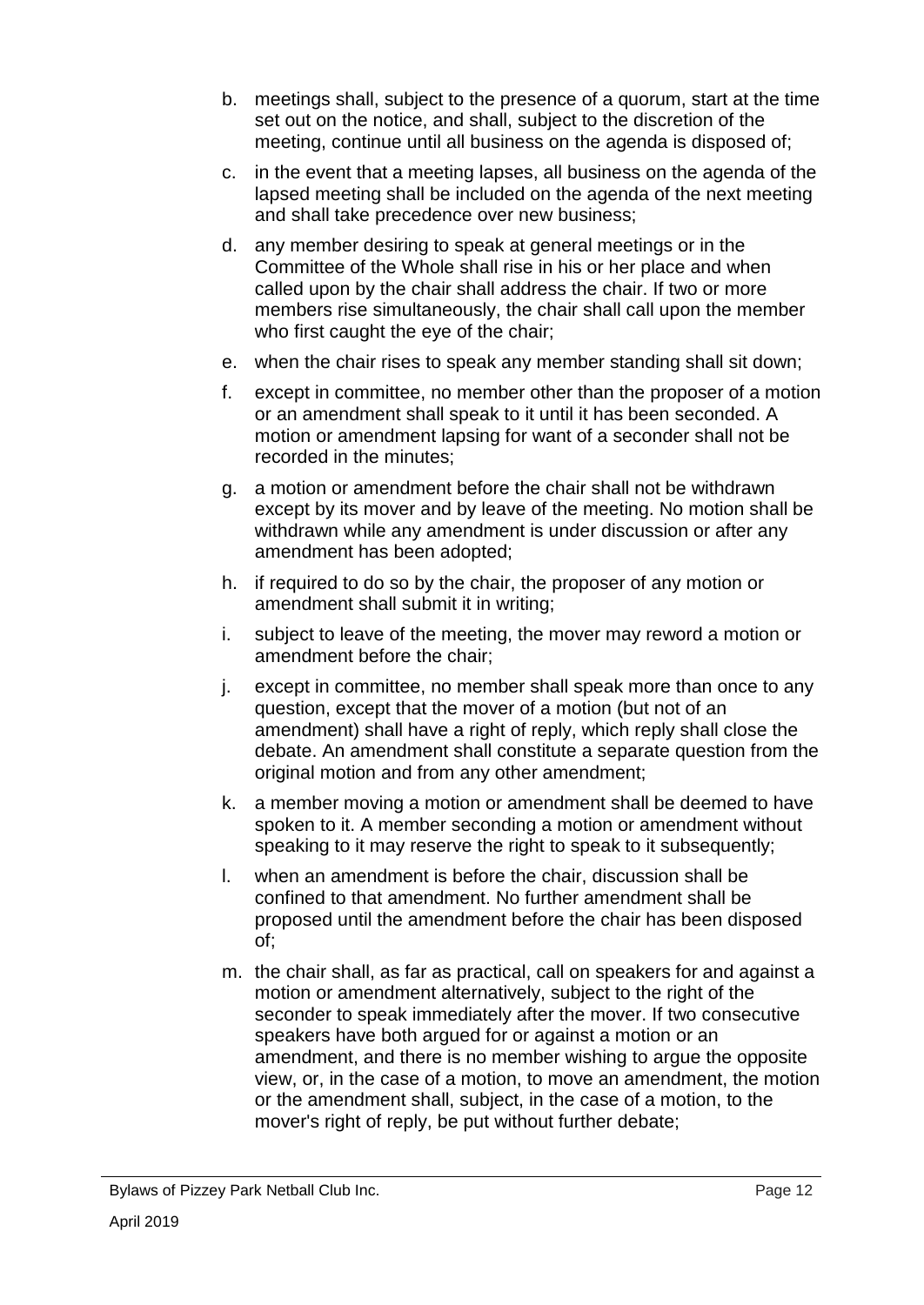- n. any member may raise a point of order, which shall take precedence over all other business, and which shall be open to discussion. The point must be raised at the time the alleged irregularity occurred. An explanation or contradiction shall not constitute a point of order;
- o. any member disagreeing with the chair's ruling on a point of order may move dissent. The chair shall then vacate the chair and such motion shall be put forthwith without debate;
- p. subject to the provisions of the rules and bylaws of the club, on an equality of voting, the chair shall declare the question resolved so as to maintain the status quo;
- q. a member who has not already participated in the debate may at any time, whether another speaker has the floor or not, move, "That the question be now put", which motion, if accepted by the chair, shall be put without amendment or debate. The chair shall have absolute discretion to accept or refuse the motion. The chair may also without returning a motion put the question if the chair feels that adequate discussion has taken place. In either case the mover of a motion shall retain the right of reply. If an amendment is before the chair, the closure motion shall be deemed to close the debate on the amendment only;
- r. a member may at any time move, "That the speaker be no longer heard" or, "That the speaker be heard for a further limited period only". Such motions shall be put without amendment or debate. No other motion, except the closure motion or a motion dealing with the speaker's time, shall be moved while a speaker has the floor;
- s. during the discussion of a motion (but not of an amendment), a member who has not already participated in the debate on the motion may move: "That the question be not now put." This motion shall be open to debate, and shall be debated together with the original motion. If carried, the original motion shall not be dealt with further. If lost, the original motion shall be put forthwith, subject to the mover's right of reply. The motion may be foreshadowed while an amendment is before the chair, but in no case shall it be put until all amendments have been disposed of;
- t. a member may move: "That the debate [or meeting] be now adjourned." Discussion shall be in order, but only amendments as to time and/or place shall be permitted. The motion shall take precedence over other business before the chair except points of order and personal explanations;
- u. a general meeting may at any time during the discussion of a motion or an amendment resolve itself into a Committee of the Whole;
- v. standing Orders (a)-(u), or any of them, may be suspended by a majority of those present. A motion to this effect shall be open to debate;
- w. no member shall reflect on the vote of a meeting, except on a motion for the rescission of any resolution previously adopted. No member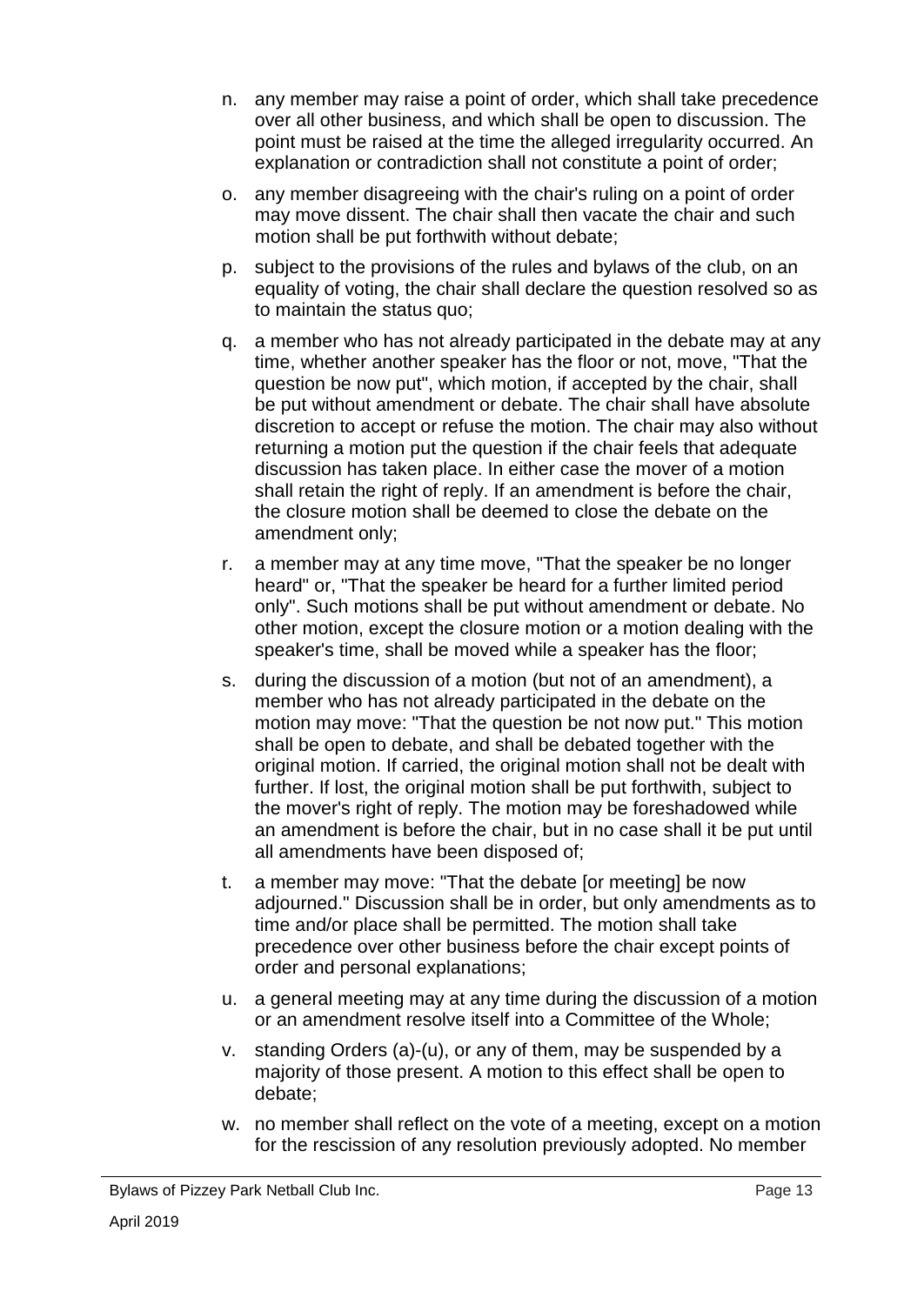shall reflect on a clause in the club's rules or a standing order, except on a motion (of which due notice was given) to amend or repeal such rule or order;

- x. notwithstanding anything hereinbefore contained, any decision made by a validly constituted meeting shall not be void by reason only of a departure from these standing orders which was not detected until after the decision had been made;
- y. any matters not dealt with in the above standing orders shall be governed by the customary procedure at meetings.

### **6. Finance**

### **6.1.Fees**

- 6.1.1. As per rule 3.3.1a. in the club's rules, the management committee shall set fees annually.
- 6.1.2. Club fees shall be set in accordance with the club's annual budget and calculated to cover costs such as:
	- a. Team entry fees;
	- b. HDNA and Netball Queensland fees (non-refundable);
	- c. Venue hire;
	- d. Equipment;
	- e. Umpire costs;
	- f. Trophies and awards;
	- g. Administration costs.
- 6.1.3. Fees must be paid prior to the first activity of the season unless a payment plan is agreed with the management committee.
- 6.1.4. If a member on a payment plan misses a payment, that member will be excluded from any activities until payments are brought up to date.
- 6.1.5. Any member who has membership fees in arrears for at least two months may have their membership terminated in accordance with rule 9(3)c. in the club's rules.
- 6.1.6. Any member who conducts himself or herself in a way considered by the management committee to be injurious or prejudicial to the character or interests of the association may have their membership terminated in accordance with rule 9(3)d. in the club's rules. In this case, there will be no refund.

### **6.2. Refunds**

- 6.2.1. Fee refunds for players in competitive divisions are considered based on the following:
	- a. Change of mind prior to trials full playing fee refund;
	- b. Change of mind following trials half playing fee refund;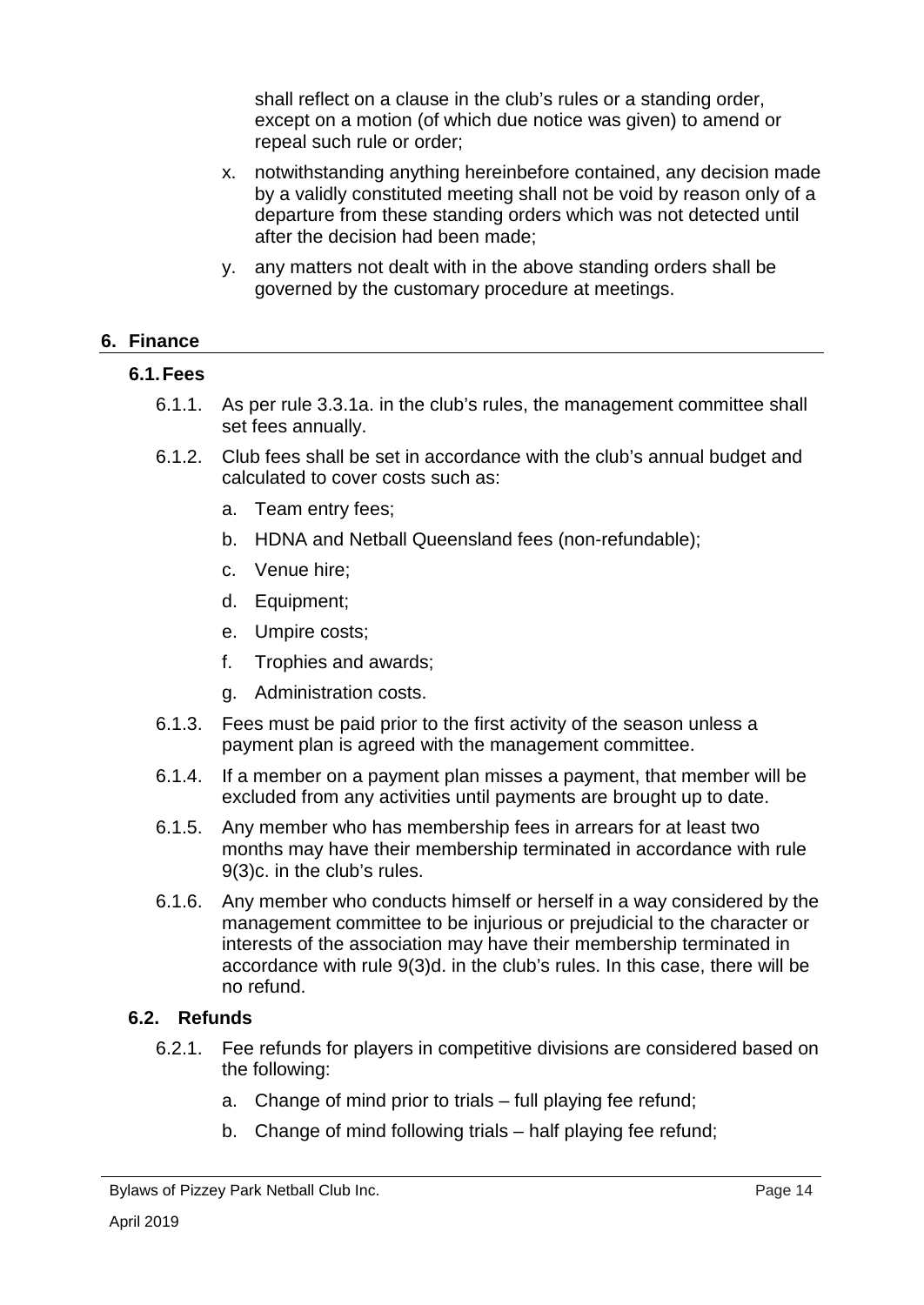- c. Change of mind following submission of teams to HDNA no refund.
- 6.2.2. Fee refunds for players in NetSetGo divisions are considered based on the following:
	- a. Change of mind prior to submission of playing fees to HDNA full playing fee refund;
	- b. Change of mind following submission of playing fees to HDNA no refund.
- 6.2.3. Players unable to continue due to injury or illness (supported by a medical certificate) may receive a full playing fee refund, based on a pro rata amount throughout the season, until Round 7.
- 6.2.4. Players unable to continue due to irresolvable conflict with their team or the club may receive a full playing fee refund, based on a pro rata amount throughout the season.

# **6.3.Fee waivers and discounts**

- 6.3.1. As per rule 5(1) in the club's rules, fees payable by a member can be waived or discounted by the management committee.
- 6.3.2. Fee waivers and discounts may be offered based on the following:
	- a. Coaches one playing fee waiver to the value of the level being coached;
	- b. Team manager half playing fee waiver each to the value of the level being managed;
	- c. Assistant/trainee coach no fee waiver;
	- d. Committee members one full fee waiver;
	- e. Coach and committee member one playing fee waiver;
	- f. Subcommittee members no playing fee waiver;
	- g. Multi-players a member playing in both the Saturday winter day season competition and the Monday night competition may receive a fee discount in accordance with the fee structure charged to Pizzey Park Netball Club by HDNA for a multi-player. That is, the difference between the day player fee and multi-player fee will comprise the amount of the discount;
	- h. In all cases where fee waivers or discounts apply the full fee must be paid in accordance with clause 6.1.3 of these bylaws. The club will arrange for refunds to be made for the fees and waivers in clauses 6.3.2 a to 6.3.2 g of these bylaws during the playing season.

# **6.4.Reimbursements and umpire payments**

6.4.1. Management committee members shall be entitled to claim reimbursement for approved out-of-pocket expenses incurred whilst acting in an official capacity on behalf of the club, with the exception of travel or fuel costs. Receipts must be supplied within one month of incurring expenses.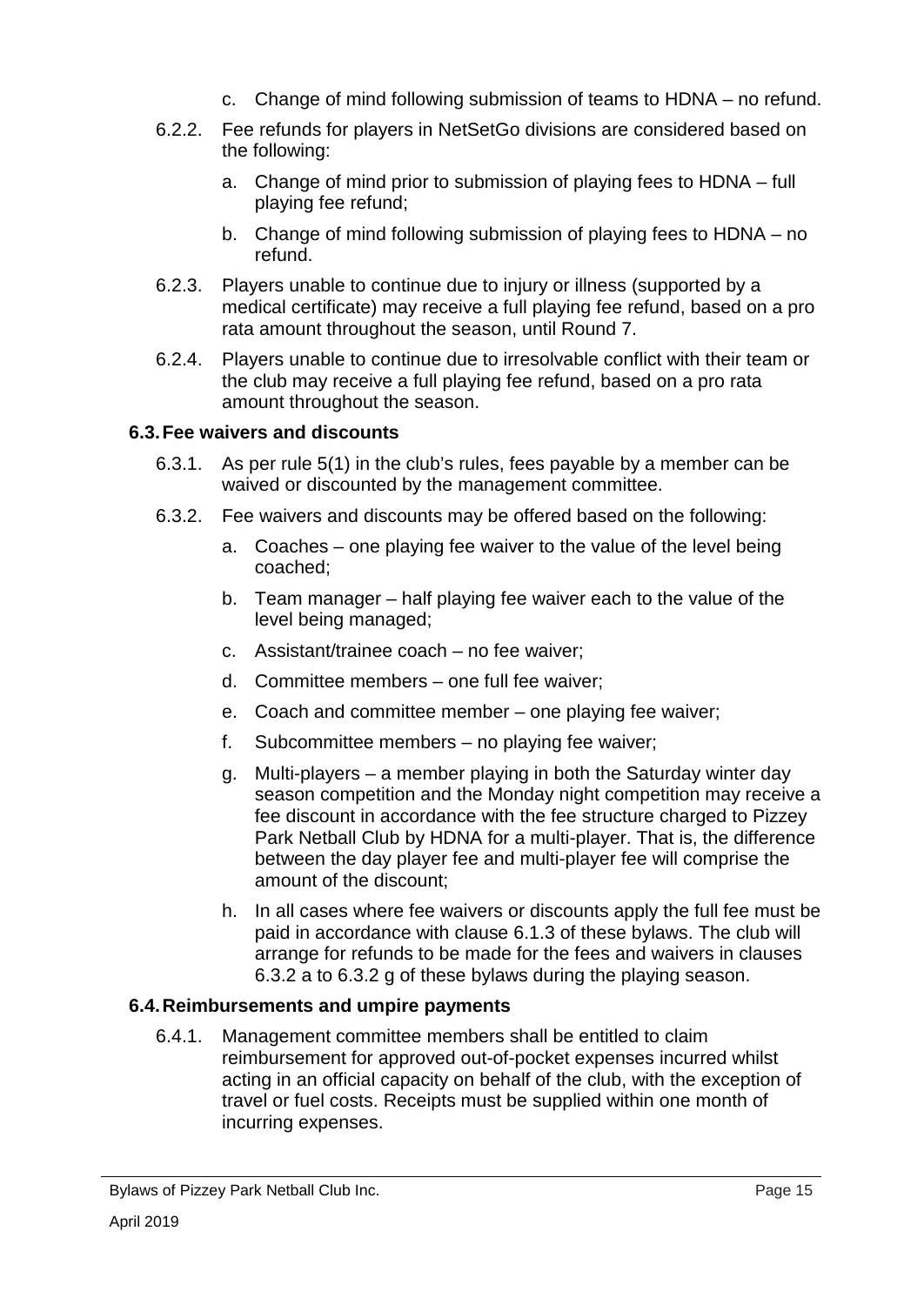- 6.4.2. Reimbursement for travel or fuel costs for official duties may be determined by the management committee on a case-by-case basis.
- 6.4.3. Umpires will be paid a set fee per match, as determined by the management committee. Payment terms are to be determined by the management committee prior to the season.

# **6.5.Fundraising**

- 6.5.1. The management committee shall determine club fundraising activities from time to time.
- 6.5.2. Individual teams must seek approval from the management committee for any individual fundraising activities. Information as to how the activity will be organised, including risk management and safety measures must be provided to the management committee before approval can be given.

# **7. Netball**

# **7.1.Player registration**

- 7.1.1. The management committee shall nominate a player registration period each season that shall be at least one month prior to the start of the competition for which teams are to be selected.
- 7.1.2. Players wishing to be considered for selection into a team must:
	- a. Complete the official registration form;
	- b. Pay fees in full;

# **7.2.Age requirements**

- 7.2.1. A participant's age is determined based on their age as at 31 December of that year.
- 7.2.2. The club abides by the age and gender requirements set by HDNA and Netball Queensland.

### **7.3.Selection of teams**

- 7.3.1. Requests for a player to play in the same team as friends can be taken into consideration by the team selection subcommittee, however the team selection process is based on ability so the club makes no guarantee that such requests will be accommodated.
- 7.3.2. Any requests by players to be allocated to the same team as friends must be made in writing to the secretary at least 5 days before the date of the trials.
- 7.3.3. If selection trials are deemed necessary, the selection trials shall be conducted under the following procedure:
	- a. All players who have submitted a player registration form shall be notified of the date, time and place where selection trials are to be held. The management committee may decide the way in which the notice must be given;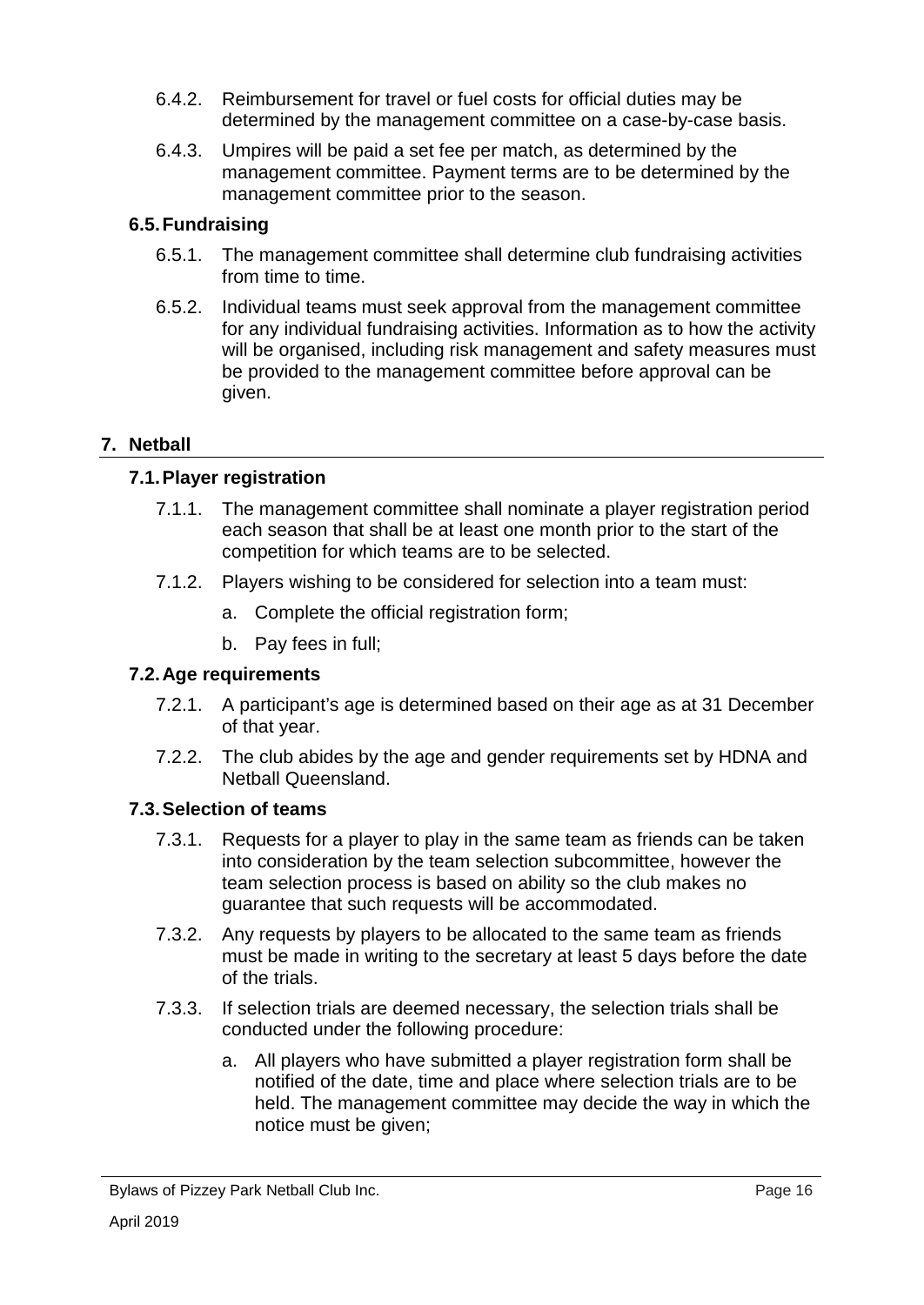- b. Notice of selection trials must be given at least 14 days prior to the date of the trials;
- c. The team selection subcommittee's decision is final.

# **7.4.Court time, positions and training**

- 7.4.1. All players in each team will receive equal court time during matches throughout the fixture season. However, should a player be unavailable for matches and/or fail to attend training, this may impact on their court time.
- 7.4.2. Coaches will place players in those positions they feel are most appropriate for the team and align with each player's best interests.
- 7.4.3. During finals, coaches will decide how much court time each player receives, based on the best interests of the team. Availability for matches and training attendance may also impact on each player's court time during finals.
- 7.4.4. Players must attend training sessions and all matches. Should any player be unavailable to attend, they must advise their team coach with sufficient notice.

### **7.5.Team officials**

- 7.5.1. Coach:
	- a. A coach shall be appointed for each selected team;
	- b. A call for applications for coaching positions shall be made prior to the commencement of the season;
	- c. All coaches must hold a current Positive Notice blue card issued by the Queensland Government and provide a copy of this card, along with any other supporting documentation requested, to the secretary prior to undertaking any coaching activities with children or young people;
	- d. The club will support all coaches to maintain necessary levels of accreditation and to participate in skill development opportunities.
- 7.5.2. Manager
	- a. A manager shall be appointed for each selected team;
	- b. A call for applications for team manager positions shall be made prior to the commencement of the season;
	- c. All managers must hold a current Positive Notice blue card issued by the Queensland Government and provide a copy of this card, along with any other supporting documentation requested, to the secretary prior to undertaking any activities with children or young people;
	- d. Team managers are responsible for scoring and timekeeping or appointing a scorer and timekeeper for each game.

### **7.6.Umpires**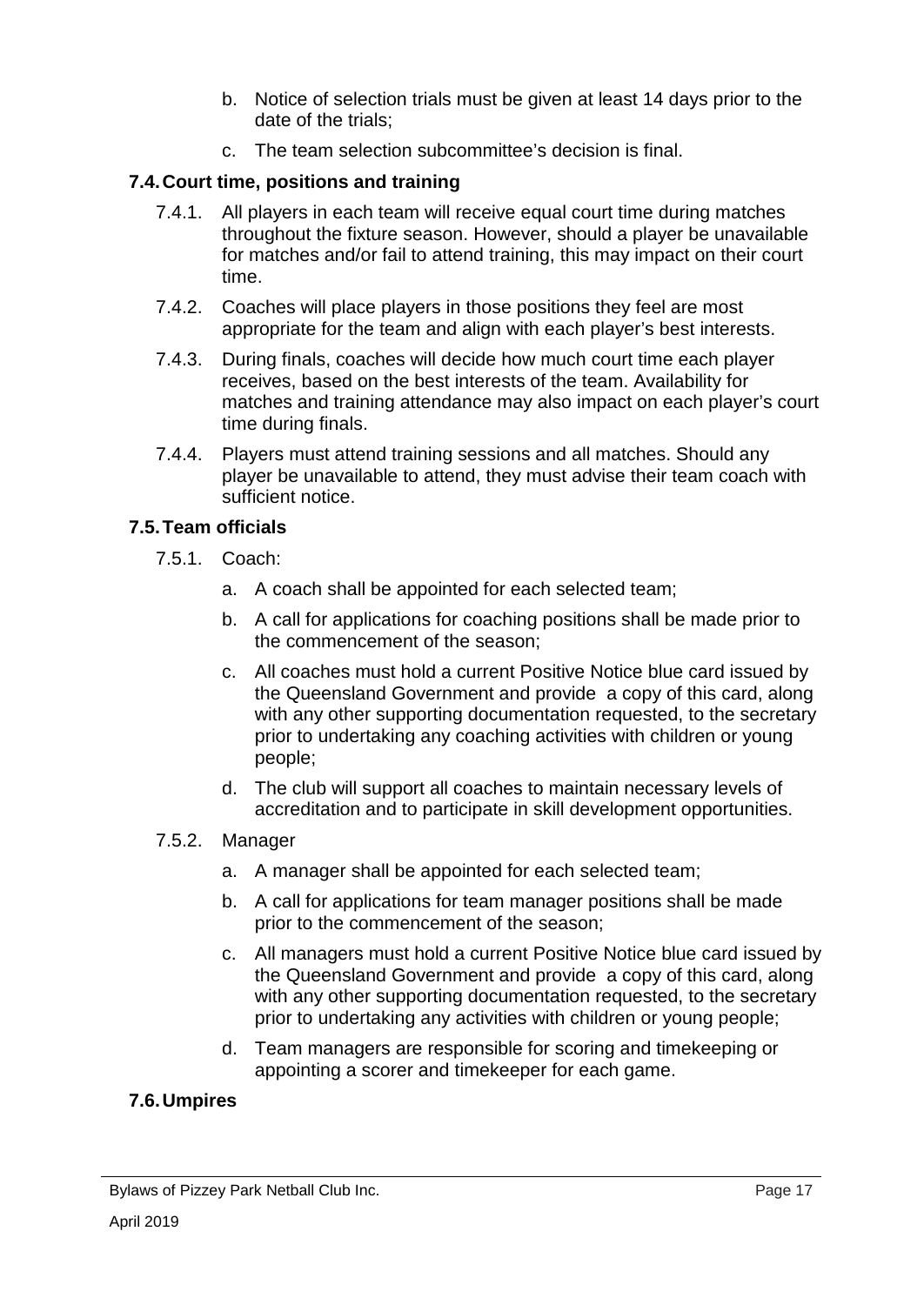- 7.6.1. The club must provide at least one accredited umpire per cadet team, to umpire at HDNA.
- 7.6.2. Applications for umpiring will be considered by the management committee and umpiring subcommittee.
- 7.6.3. All umpires must maintain relevant levels of accreditation.

# **7.7.Representative teams**

7.7.1. The club will support players who wish to try out for HDNA representative teams and any other representative teams.

# **7.8.Carnivals**

- 7.8.1. Individual teams must notify the management committee prior to entering carnivals hosted by associations other than HDNA.
- 7.8.2. All costs of entering a carnival are to be met by the participating team.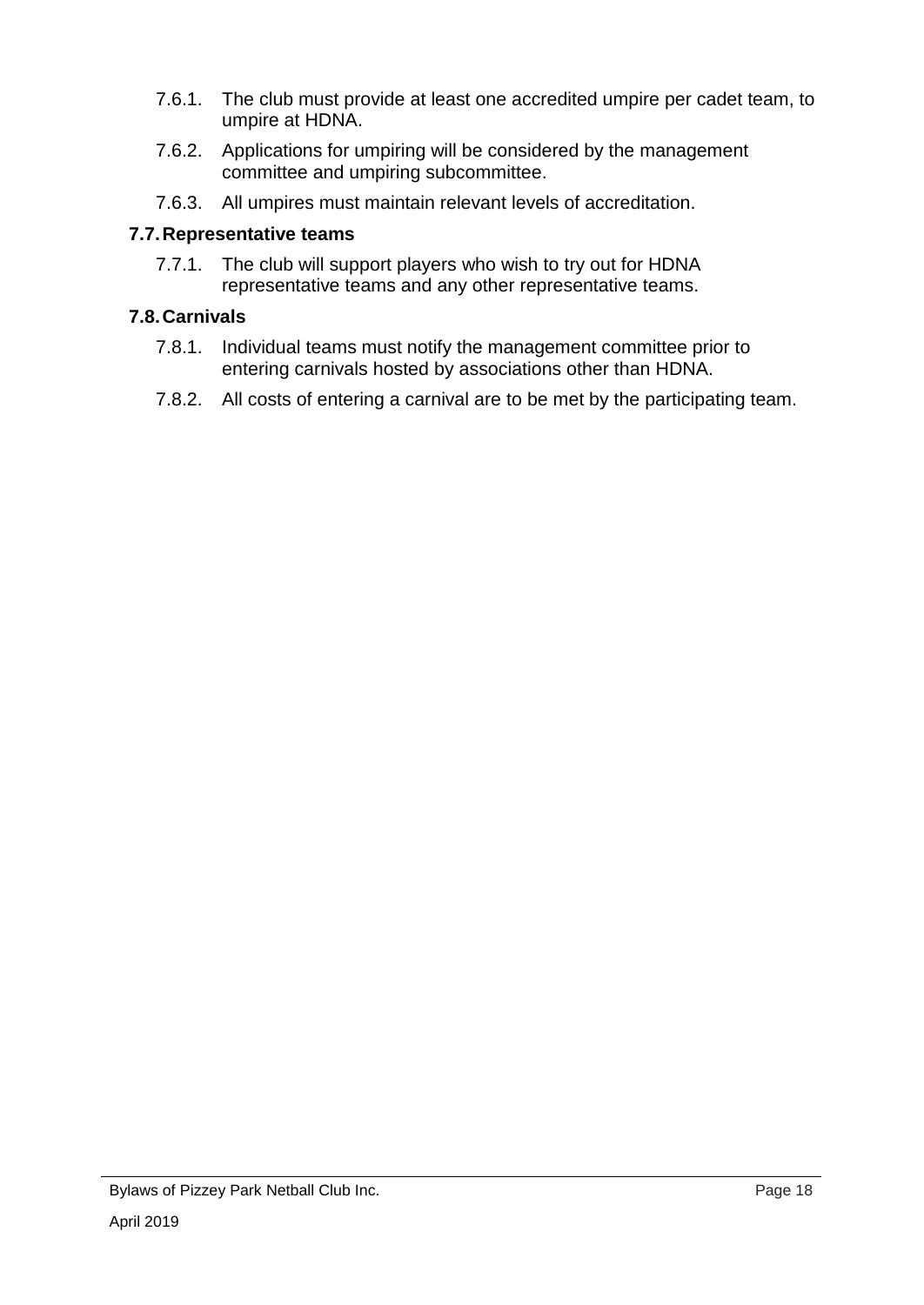### **8. Presentations and awards**

### **8.1.Presentations**

- 8.1.1. At the conclusion of each season, a presentation event shall be held.
- 8.1.2. The date and format of the presentation event shall be determined annually by the management committee.
- 8.1.3. Details of the date, time, venue and format of the presentation event shall be provided to all members at least one month prior to the event.
- 8.1.4. Presentation of all awards shall be made at the presentation event.
- 8.1.5. Recognition of achievements shall be made at the presentation event.

### **8.2.Awards**

- 8.2.1. The following awards shall be presented each season:
	- a. An award for excellence in umpiring;
	- b. An award for the club sports person of the year (both junior and senior);
	- c. An award for club person of the year.
- 8.2.2. Other forms of recognition or encouragement may be awarded by the management committee as deemed appropriate.

### **9. Policies**

#### **9.1.Codes of conduct**

9.1.1. The club adopts and abides by all Codes of Conduct as may be issued from time to time by Netball Australia, Netball Queensland or HDNA.

### **9.2.Alcohol**

9.2.1. The club recognises that consumption of alcohol is not appropriate during the conduct of sporting activities, especially when children and young people are involved. Consumption of alcohol is therefore prohibited during sporting activities in which the club is participating.

### **9.3.Anti-discrimination**

- 9.3.1. The club does not tolerate any form of discrimination.
- 9.3.2. Complaints or suspicions of discrimination will be dealt with promptly and seriously, with a view to alleviating issues with care and concern for all involved.

### **9.4.Anti-harassment**

- 9.4.1. The club does not tolerate any form of harassment.
- 9.4.2. Complaints or suspicions of harassment will be dealt with promptly and seriously, with a view to alleviating issues with care and concern for all involved.

### **9.5.Blood policy**

Bylaws of Pizzey Park Netball Club Inc.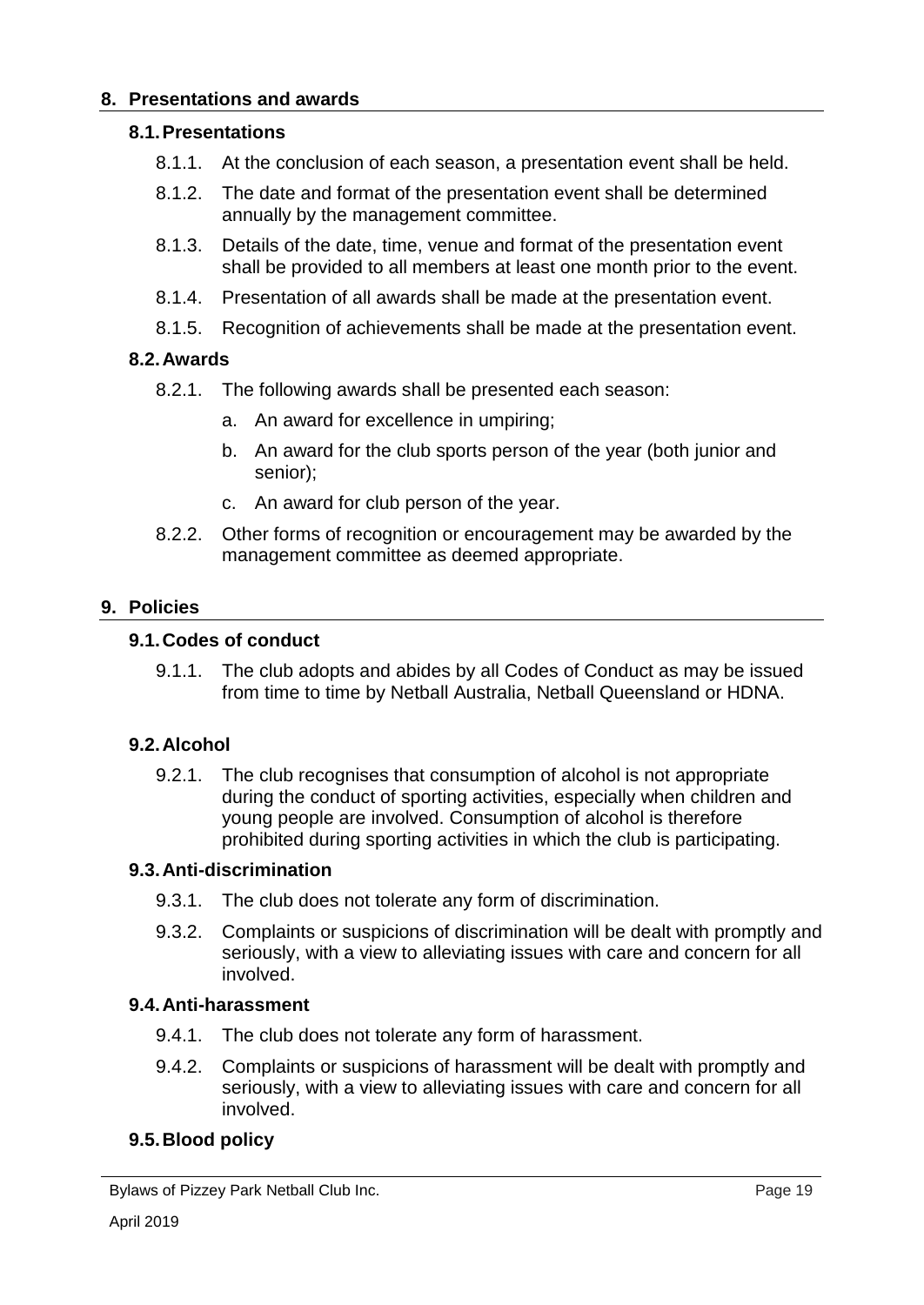9.5.1. If any participant bleeds during club sporting activities, those activities must cease until all facilities and equipment, which have come into contact with blood, have been cleaned or replaced.

# **9.6.Dog policy**

9.6.1. No dogs are permitted to enter the club grounds or be in attendance at any club events with the exception of registered guide dogs.

# **9.7.Drug policy**

9.7.1. The club is totally opposed to the use of any illicit drugs. The use of illicit drugs is prohibited within the club's boundaries and during any clubrelated events or travel.

### **9.8.Fire and emergency**

- 9.8.1. The club has guidelines for all volunteers in the case of a Fire Emergency
- 9.8.2. The club requires the following action in the event of a fire:
	- a. Remain calm and avoid shouting "Fire!";
	- b. If possible and safe, attempt to extinguish the fire, call 000 from the nearest safe phone and give the operator the location of the fire;
	- c. Do not prop any doors open;
	- d. Evacuate, using appropriate exits and fire escape routes.
- 9.8.3. The club requires the following steps to be followed in the event that the fire alarm sounds:
	- a. Stop what you are doing immediately;
	- b. Remain calm and follow instructions;
	- c. Do not look for other people or attempt to take along belongings;
	- d. Do not prop any doors open;
	- e. Using the nearest appropriate exit or fire escape route, leave the building quickly and calmly;
	- f. Proceed to safe ground away from the building;
	- g. Do not obstruct fire hydrants or any fire/rescue workers;
	- h. Do not re-enter the building until fire officials or your supervisor informs you that you may.

### **9.9.First aid**

9.9.1. The club abides by the first aid policies of HDNA and Netball Queensland.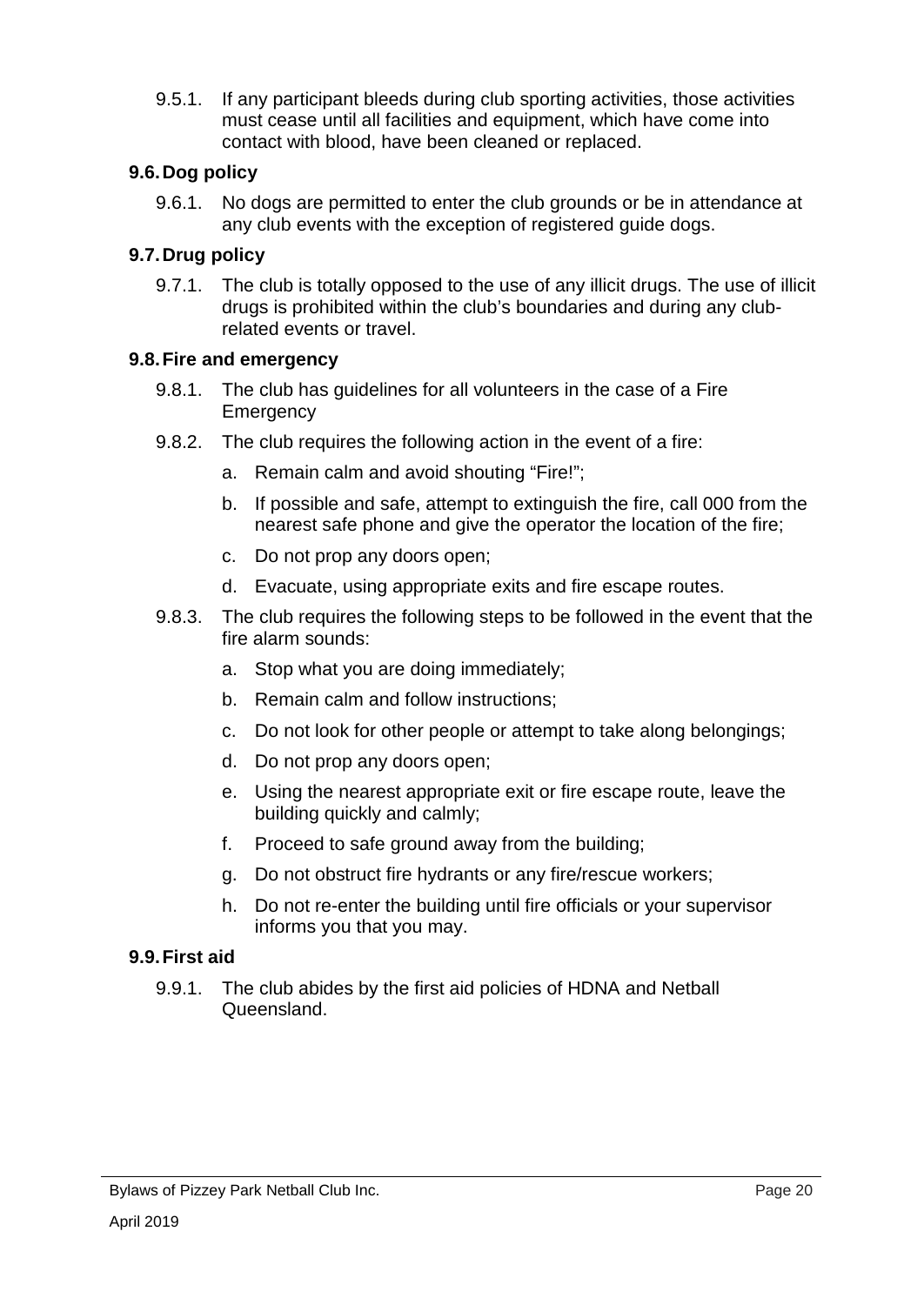# **9.10. Heat and hydration**

- 9.10.1. The club's management committee may stop, cancel or postpone training or competition if it is deemed by the management committee that the temperature is too high for participation in sporting activities.
- 9.10.2. It is recommended that all participants drink sufficient amounts of water before, during and after exercise at any time to remain hydrated.

## **9.11. Incidents and injuries**

9.11.1. All incidents and injuries occurring within the club's boundaries, or during events in which the club is involved, must be reported to the management committee.

### **9.12. Inclusion**

9.12.1. The club abides by the Netball Queensland inclusion policy.

### **9.13. Jewellery**

- 9.13.1. Participants must not wear jewellery or any other object or article of clothing that poses a threat to themselves or any other player, with the exception of a medical bracelet or wedding ring (both of which must be taped).
- 9.13.2. All piercings are prohibited, even if taped. Any players with piercings (taped or untaped) will not be allowed to take to the court.
- 9.13.3. The club advises any participants that have braces on their teeth to consult their orthodontist or other relevant medical practitioner before participating in netball activities to ensure that they do not pose a risk to themselves or other players.

### **9.14. Photography of children and young people**

- 9.14.1. The club recognises the need to closely monitor photography of children and young people. Parents and guardians of junior players who wish to take photographs during a game should consult with their team manager. The team manager should communicate with the opposition team's manager to confirm that no parents or guardians have objections to the respective parents and guardians taking photographs during the game.
- 9.14.2. The club will monitor the use of cameras during club sporting activities and will address any suspicious behaviour in relation to the taking of photographs or video footage.
- 9.14.3. The club abides by the photography policies of HDNA and Netball Queensland.

## **9.15. Pregnancy**

9.15.1. The club abides by the pregnancy policies of HDNA and Netball Queensland.